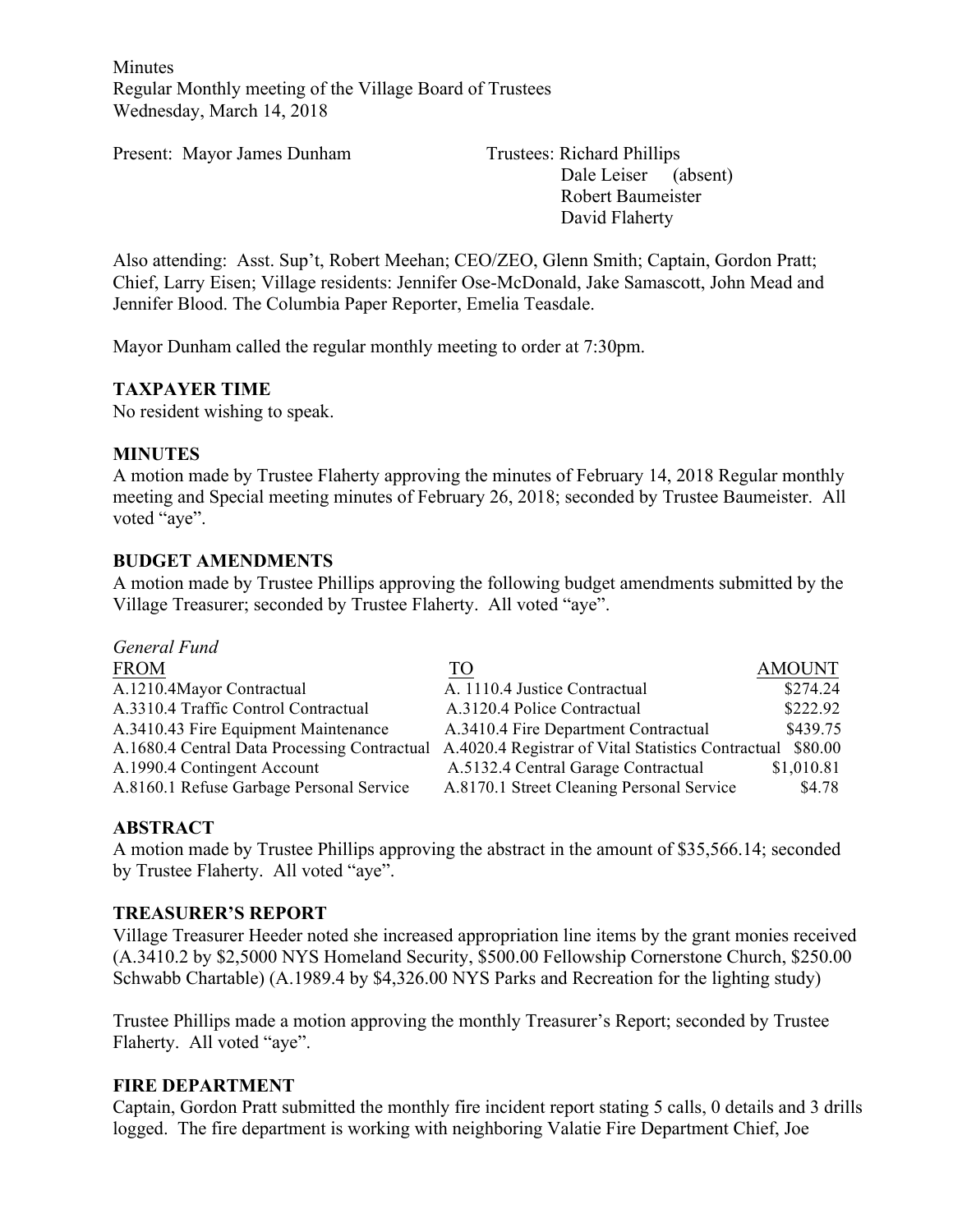Loeffler to fit air masks. They are also working with County Scheriff, David Bartlett for CPR recertification in May.

Multifamily inspection-CEO/ZEO /Glenn Smith stated he had two inspections scheduled but one inspection has been rescheduled until next week.

## **DPW**

Asst. Sup't, Robert Meehan reported the month was spent mostly plowing snow and some building maintenance.

Mayor Dunham informed Asst. Super indent Meehan on a great job he is doing filling in for the Super indent and with just a part time helper.

## **CODE ENFORCEMENT OFFICER**

The CEO/ZEO's monthly report was received with 5 permits issued and \$435.00 of fees collected.

CEO/ZEO Smith would like the village board to consider adopting an ordinance on zombie properties in the village. He stated banks will be required to inform Glenn of any properties that they have taken possession of. Mayor Dunham gave information to each trustee on the zombie ordinance to read. Glenn requested the village board make any changes they would like to and have the village attorney review before the next village board meeting to adopt the ordinance by resolution.

Village Resident, John Mead stated he runs a mortgage company. If a home owner does not pay their mortgage for four months the company will send someone to see if the house is occupied. If the house is unoccupied the mortgage company can notify the municipality for contact information.

Van Buren Hall emergency stairs-The condition of the emergency egress stairs from the Van Buren Hall is in need of repair and/or replacement. Glenn feels an engineer needs to inspect and complete an analysis of the stairs to make sure the stairs can handle a heavy load in case of an emergency. Glenn will have Jack Healy from Ryan Biggs Associates complete an analysis of the stairs to certify the structural capacity of the stairs. Per code Van Buren Hall is required to have two egress points. Glenn will limit the amount of use of Van Buren Hall until the village receives certification from the structural engineer.

## **TREES**

As a courtesy to the Mayor, Glenn Smith spoke to Barry Herbold concerning the dead tree on Rothermel Ave. The property owner has abated part of the tree. Mayor Dunham will give the property owner until the next village board meeting to remove the tree otherwise he will hire someone to remove the tree for safety concerns.

## **TRAFFIC CALMING STUDY**

The radar speed sign has been placed on several street in the village especially on Albany Ave. Mayor Dunham spoke with Town Supervisor Pat Grattan concerning paying half of another speed sign and sharing. Mayor Dunham requested the town reduce the speed from Od Post Road coming into the village to help reduce the speed coming into the village. The Town passed a resolution approving and now is being presented to the county and state for approval.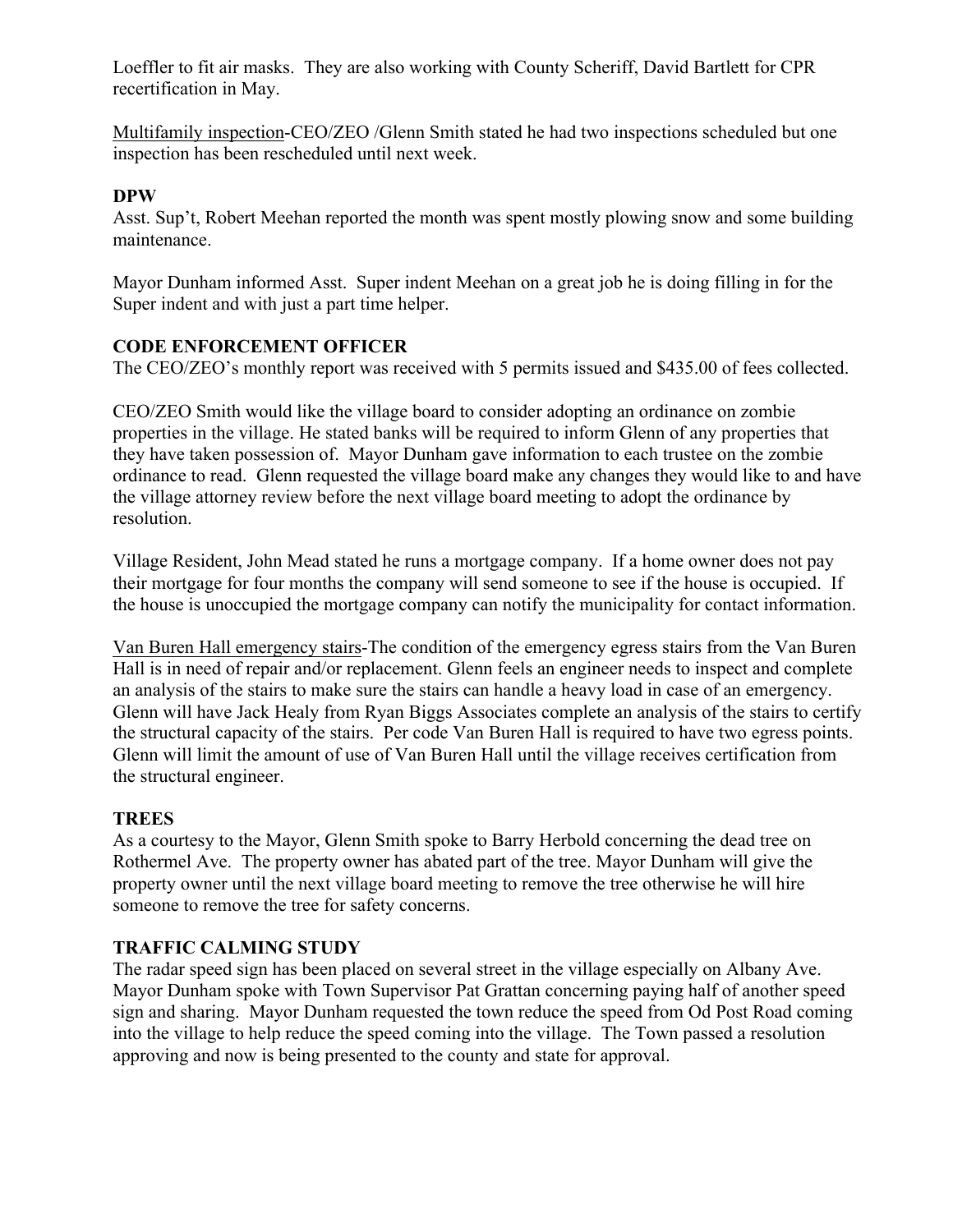# **CLIMATE SMART COMMUNITIES TASK FORCE**

The committee is scheduled to meet on March 22<sup>nd</sup>. The committee received an estimate on the electric charging station to be submitted with the grant application. The application will be submitted to the village board in April for approval.

# **WILLIAM STREET RT. 9 TO MAIDEN LANE**

Hudson Valley Engineering held a public informational meeting on February 22<sup>nd</sup> at the Fire House. Mayor Dunham noted funding of the project is an issue. The proposed project is estimated at \$830,000 of which \$320,000 is for the water lines. Mayor Dunham would like to seek grant funding for the water lines. Mayor Dunham and Water Commissioner, Dale Leiser met with John Duchessi from TGW Consulting Group and received quote of \$3,000 to write a grant for funding of the water lines.

A motion made by Trustee Phillips to hire TGW Consulting Group for \$3,000 to write a grant for the William Street Maiden Lane project for the water lines; seconded by Trustee Flaherty. All voted "aye".

Jennifer Blood (7 William Street) is a new resident on William Street and inquired when the village will be digging William Street up? Where are the water lines in the road? How close to her property line will be dug up? Mayor Dunham offered to meet with her to discuss the projects.

## **ZONING BOARD**

There zoning board met and is looking to create an application and to formulate a handbook to streamline the process for applicants to reduce the time it takes to apply to the zoning board through the approval process.

## **PLANNING BOARD**

The meeting was cancelled as no new business was presented.

## **HISTORIC PRESERVATION COMMISSION**

There was no new business presented therefore the meeting was cancelled. Mayor Dunham has schedule Julian Adams to meet with the HPC Commission at their April regular meeting.

## **ECONOMIC DEVELOPMENT DIRECTOR**

The EDC Director's monthly report was received and is on file. Rene was unable to attend the meeting; Mayor Dunham gave some highlights of Renee's report:

-Food Truck Village dates are June  $28<sup>th</sup>$  and August  $23<sup>rd</sup>$ 

-created a pamphlet for realtors "Discover the Opportunities" to sell Kinderhook

-recruited presenters to participate on April 21<sup>st</sup> "Building a Food Smart Community" and Community projects for Earth Day on April 22nd

-Thursday Food truck night in the Village Square; May to October; Nosh Food Truck & Catering Co., and Gourmeli's Taste

## **NYSDOT**

Mayor Dunham, Robert Meehan, and Trustee Dale Leiser met with the new resident engineer, Tom Storey, from the State. He is meeting with municipalities to discuss any issues a municipality may have like the complaints the village have taken with the state plow trucks winging back the snow on the sidewalks along Rt 9 through the village. He would like the village to sign a shard service agreement up to a value of \$10,000 and to sign an undertaking showing the village has insurance when applying for a highway work permit. The undertaking will give the village faster access when applying for a highway work permit. Mayor Dunham had the village attorney review the shared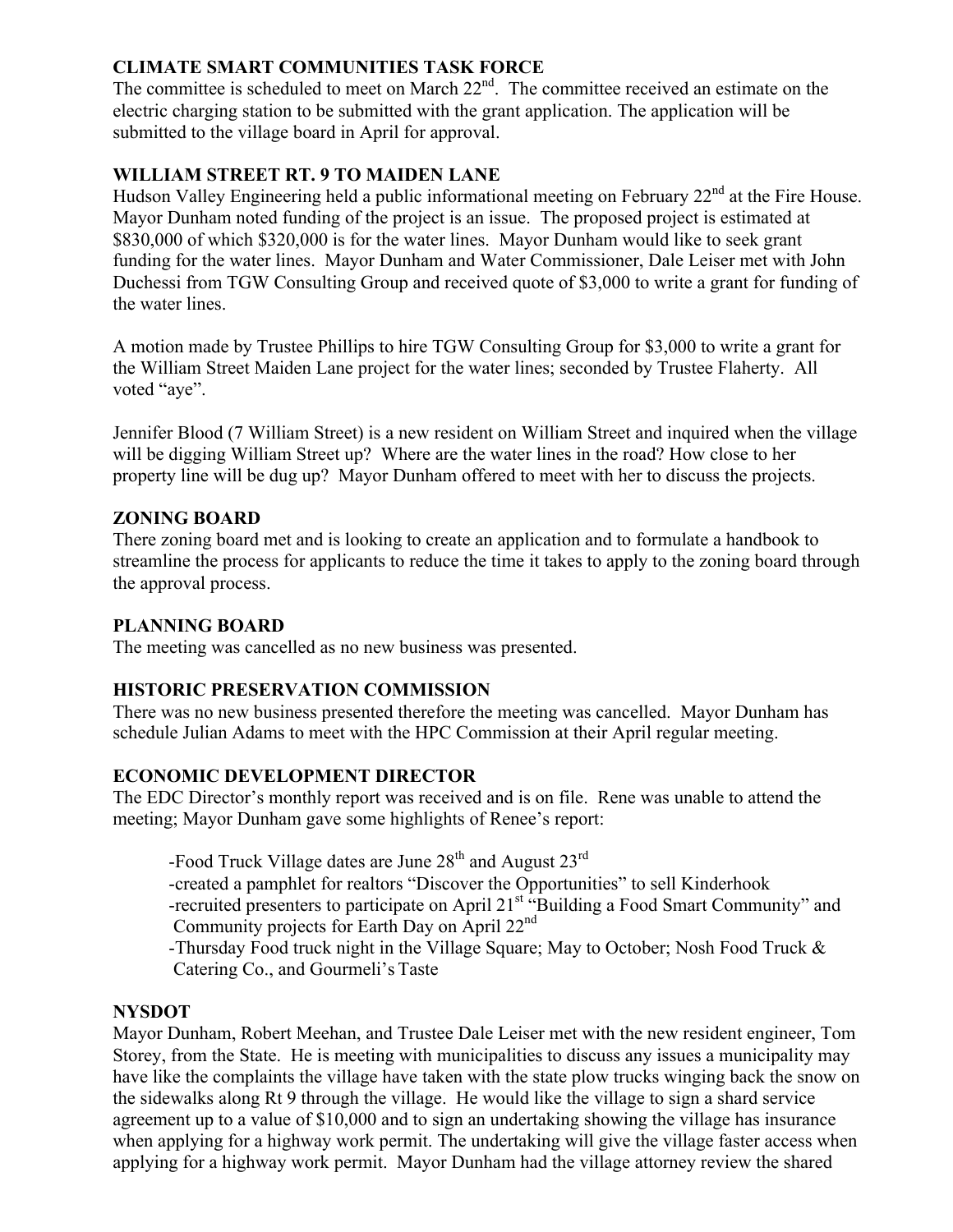service agreement and the undertaking. The village attorney had questions on the insurance; Mayor Dunham will have Metz Wood Insurance review.

A motion made by Trustee Flaherty approving an undertaking with NYSDOT; seconded by Trustee Baumeister. All voted "aye".

## **CODIFICATION OF NEW LAWS**

Village Clerk Heeder requested an estimate from General Code to print the adopted local laws in the Village Code book.

## **WATER DEPARTMENT**

New York Rural Water Association requested the village write Senator Kathy Marchione a letter in support of the SWAP bill. The bill is for funding of the maintenance of water and sewer systems. Mayor Dunham has sent the support letter to the Senator.

## **VILLAGE HALL**

Van Buren Hall Projects-the committee met February 28th to discuss a punch list of short term and long term goals on uses and functions of Van Buren Hall along with the prioritization of projects for the current and future uses of Van Buren Hall.

Masonry work-Trustee Flaherty is waiting on two other quotes for the exterior masonry work on the village hall. He does not believe they will be cheap, Village Hall is a brick and mortar building not a timber building. The brick work is very important.

Capacity limits-Clerk/Treasurer Heeder found an earlier report from Marylyn Kaplan noting 172 people for the capacity limits in Van Buren Hall. The 172 people go with the equation Glenn Smith arrived at with square footage and egress of the building.

Village Hall speaker system- A quote was requested from Simplex Grinnell to install two microphones and three speakers in the meeting room to be in compliance with the American Disabilities Act. A portable system to be used in Van Buren Hall and at the Bandstand for events was also requested. A grant with the Unified Justice Court may be sought.

Emergency stairs-the village is waiting on a report from the structural engineer at Ryan Biggs to consider repair or replacement of the emergency stairs.

Revised Application for Use-a revised Application of Use was given to each Trustee to review. The changes are more specific to the users.

## **IT CONTRACT**

A meeting with former Trustee Brain Murphy, Trustee David Flaherty and Clerk/Treasurer Heeder needs to be had to determine the needs of the village IT.

## **VILLAGE POLICIES**

The committee will draft the following policies for village board approval: Workplace Violence, Computer, Drug & Alcohol and personal vehicle mileage policy. An update to any current policies will also be made to draft an employee handbook. Training will be provided by NYMIR the village's insurance carrier. Trustee Phillips noted a workplace violence statement should be adopted first and placed in all village buildings. A motion made by Trustee Phillips to adopt a Workplace Violence Prevention Policy Statement; seconded by Trustee Flaherty. All voted "aye".

# **SCHEDULE OF 2018/2019 BUDGET MEETING**

Mayor Dunham set Tuesday, March 27, 2018 at 6:00 pm as the first budget meeting to review the proposed budget for the 2018/2019 fiscal year.

# **UNPAID WATER, SEWER & TAX BILLS**

Late village tax letters were sent to property owners with unpaid village taxes.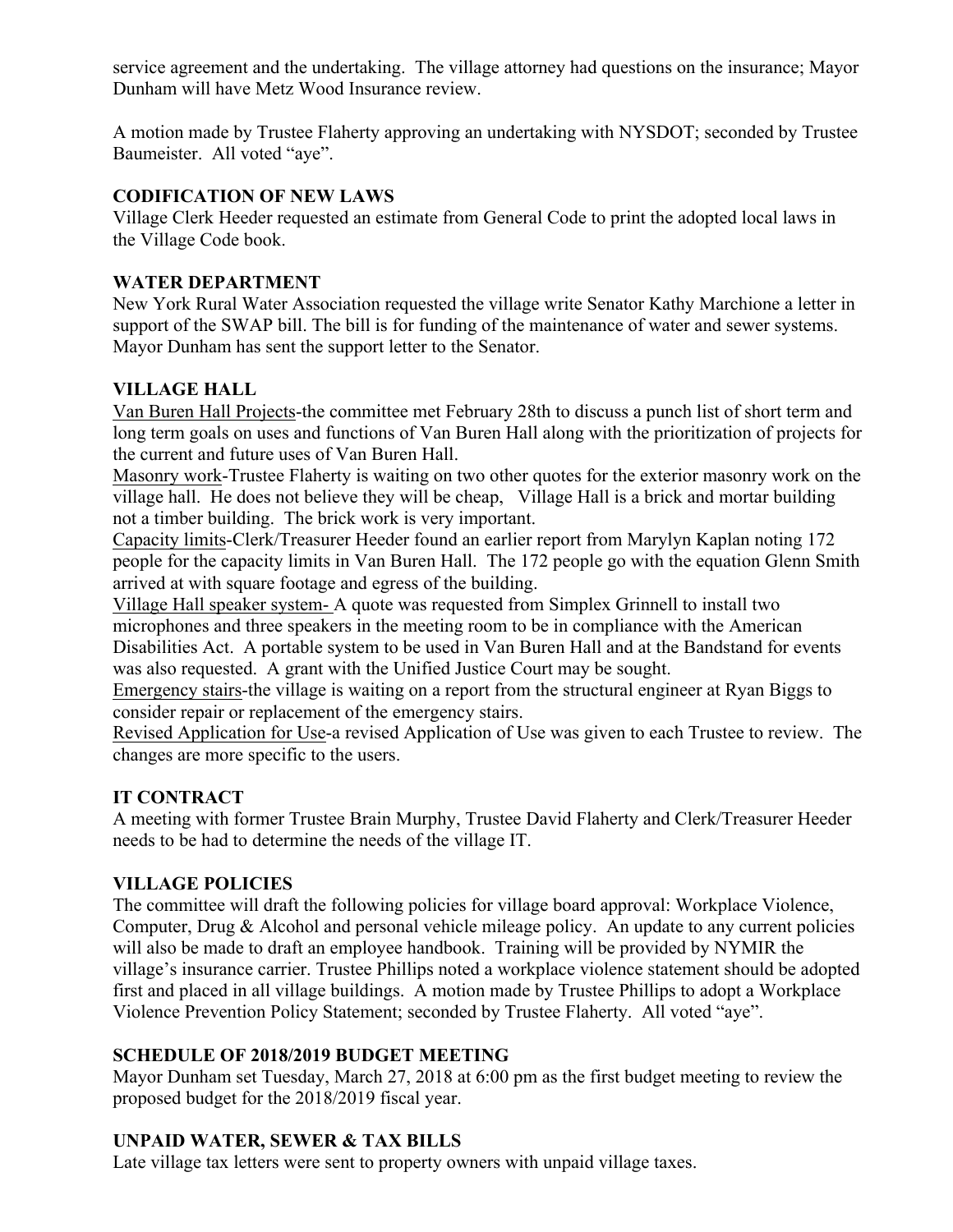# **WASTE WATER COLLECTION PROJECT**

Anti-Siphon Valve- The village received a high reading at the pump station. Mayor Dunham is reading the meter at the pump station and will inspect for grease build up.

# **ALBANY HUDSON ELECTRIC TRAIL**

Mayor Dunham is working with Andy Beers from Hudson Greenway and the Historical Society to hopefully reach an agreement on the easement for the proposed trail behind the Vanderpoel House. The draft Environmental Impact Statement is available at the Town of Kinderhook office.

## **SIDEWALK CHURCH STREET**

The Church Street sidewalk project will be held until the 2018/2019 fiscal year. Trustee Leiser is looking for a smaller section of sidewalk that needs to be replaced at a 4ft width possible along Eichybush Road.

## **DEMONSTRATIONS**

The village board held a short discussion if the village will be held liable if someone got hurt at a protest if they had not submitted an Application of Use form to the Village Board. Mayor Dunham will inquire with the village attorney to see if the village will be liable in any way if someone would get hurt.

# **APPLICATIONS**

A motion made by Trustee Flaherty to approve the following application (pending insurance certificate from the food vendors); seconded by Trustee Baumeister. All voted "aye".

 a. OK5K is requesting Van Buren Hall & the Village Square from 6/8 at 4 pm thru 6/9 at 12pm b. Climate Smart Task Force is requesting Van Buren Hall, the elevator and Village Hall meeting room on Sat. 4//21 c. David Smith, Concerts in the Village is requesting Van Buren Hall & the elevator on 4/22 at 2pm d. Bill Laraway, KBPA is requesting the Village Square & bandstand on Saturdays 5/5- 10/6 for the farmers market, June 2nd Craft Fair; June 16th early yard sale; June 28th Food truck nite; July 4th Parade; Aug. 23 Food truck nite and Summer in Square; Sept 15th yard sale; December 14th Candle Lite Night e. Columbia County Historical Society is requesting Van Buren Hall & elevator on 4/10 from 4:30pm-8pm volunteer lecture; May 5th 3:00 pm-7:30pm lecture; and March 13 5pm-8:30pm lecture f. Shannon Eigenbrodt is requesting Van Buren Hall on 4/8 from 12-5 pm child's birthday party g. NCLL is requesting all three baseball fields and the playground pavilion on 4/28 all day for Little League opening day h. Tom Blau-Nosh Food truck & Catering is requesting the Village Square Thursday evenings from 5/24-8/30; 4pm-9pm

# **PEDDLER'S PERMIT**

A motion made by Trustee Flaherty approving Mr. Ding-A-Ling's request to sell ice cream throughout the village from April 1, 2018-October 1, 2018; seconded by Trustee Phillips. All voted 'aye".